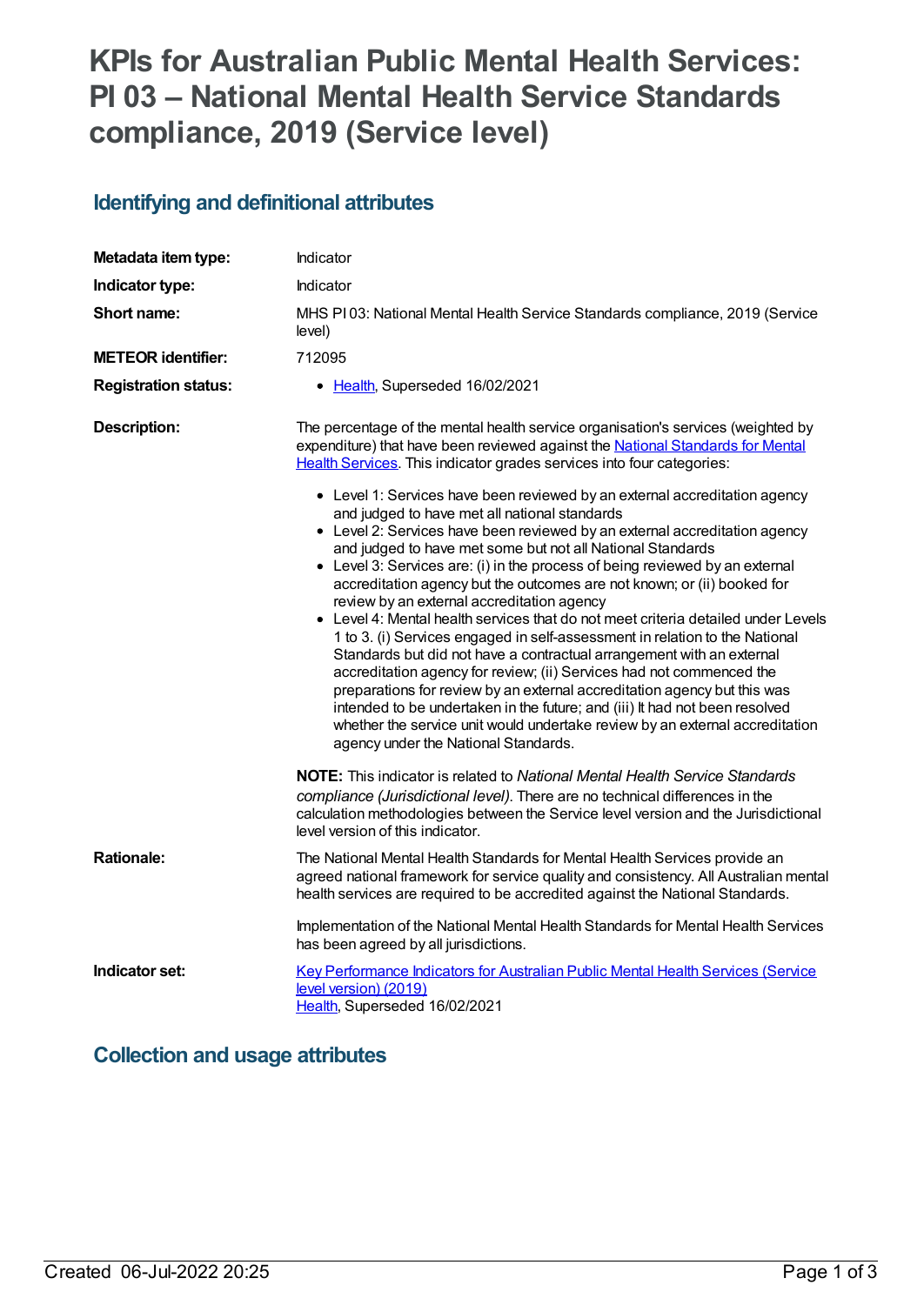#### **Computation description:** Coverage/Scope:

| All specialised public mental health services, with the following exceptions: |  |
|-------------------------------------------------------------------------------|--|

aged care residential services subject to AustralianGovernment residential aged care reporting and service standards requirements.

Methodology:

|                     | • Recurrent costs include costs directly attributable to specialised mental health<br>services plus a proportional share of overhead costs (indirect expenditure).<br>Cost data for this indicator are based on gross recurrent expenditure as<br>compiled by state/territory data providers according to the specifications of<br>the Mental health establishments national minimum data set. As such, it is<br>subject to the concepts, definitions and costing methodology developed for<br>the NMDS.<br>• Expenditure on service units reaching each of the four levels are to be<br>summed when calculating numerator. |
|---------------------|-----------------------------------------------------------------------------------------------------------------------------------------------------------------------------------------------------------------------------------------------------------------------------------------------------------------------------------------------------------------------------------------------------------------------------------------------------------------------------------------------------------------------------------------------------------------------------------------------------------------------------|
| <b>Computation:</b> | (Numerator $\div$ Denominator) x 100                                                                                                                                                                                                                                                                                                                                                                                                                                                                                                                                                                                        |
|                     | Calculated separately for each level                                                                                                                                                                                                                                                                                                                                                                                                                                                                                                                                                                                        |
| Numerator:          | Total expenditure by mental health service organisations on specialised public<br>mental health services that meet the definition of level X, where X is the level at<br>which the indicator is being measured (either Level 1, Level 2, Level 3 or Level 4).                                                                                                                                                                                                                                                                                                                                                               |
| Denominator:        | Total mental health service organisation expenditure on specialised public mental<br>health services.                                                                                                                                                                                                                                                                                                                                                                                                                                                                                                                       |
| <b>Comments:</b>    | • Mapping of levels to Mental health establishments NMDS codes as follows:<br>Level 1: MHE code 1; Level 2: MHE codes 2; Level 3: MHE codes 3-4; Level<br>$4:$ MHE codes 5-7.<br>• Expenditure for services that meet MHE Code 8 should be excluded from the<br>calculation of this indicator.                                                                                                                                                                                                                                                                                                                              |

### **Representational attributes**

| <b>Representation class:</b> | Proportion   |
|------------------------------|--------------|
| Data type:                   | Real         |
| Unit of measure:             | Service type |
| Format:                      | N[NN].N      |

#### **Indicator conceptual framework**

| <b>Framework and</b> | <b>Appropriate</b> |
|----------------------|--------------------|
| dimensions:          |                    |
|                      | Capable            |

#### **Accountability attributes**

| <b>Benchmark:</b>                                  | Levels at which the indicator can be useful for benchmarking:                                                                                                                                                                                                                                                                                      |  |
|----------------------------------------------------|----------------------------------------------------------------------------------------------------------------------------------------------------------------------------------------------------------------------------------------------------------------------------------------------------------------------------------------------------|--|
|                                                    | • mental health service organisations<br>• regional group of services<br>• state/territory.                                                                                                                                                                                                                                                        |  |
| Further data development /<br>collection required: | This indicator can be accurately constructed using the Mental health establishments<br>NMDS. This is based on the method used to track services developed for the<br>previous National Standards for Mental Health Services (1996). This method will be<br>used until a new approach is developed and implemented in national data<br>collections. |  |